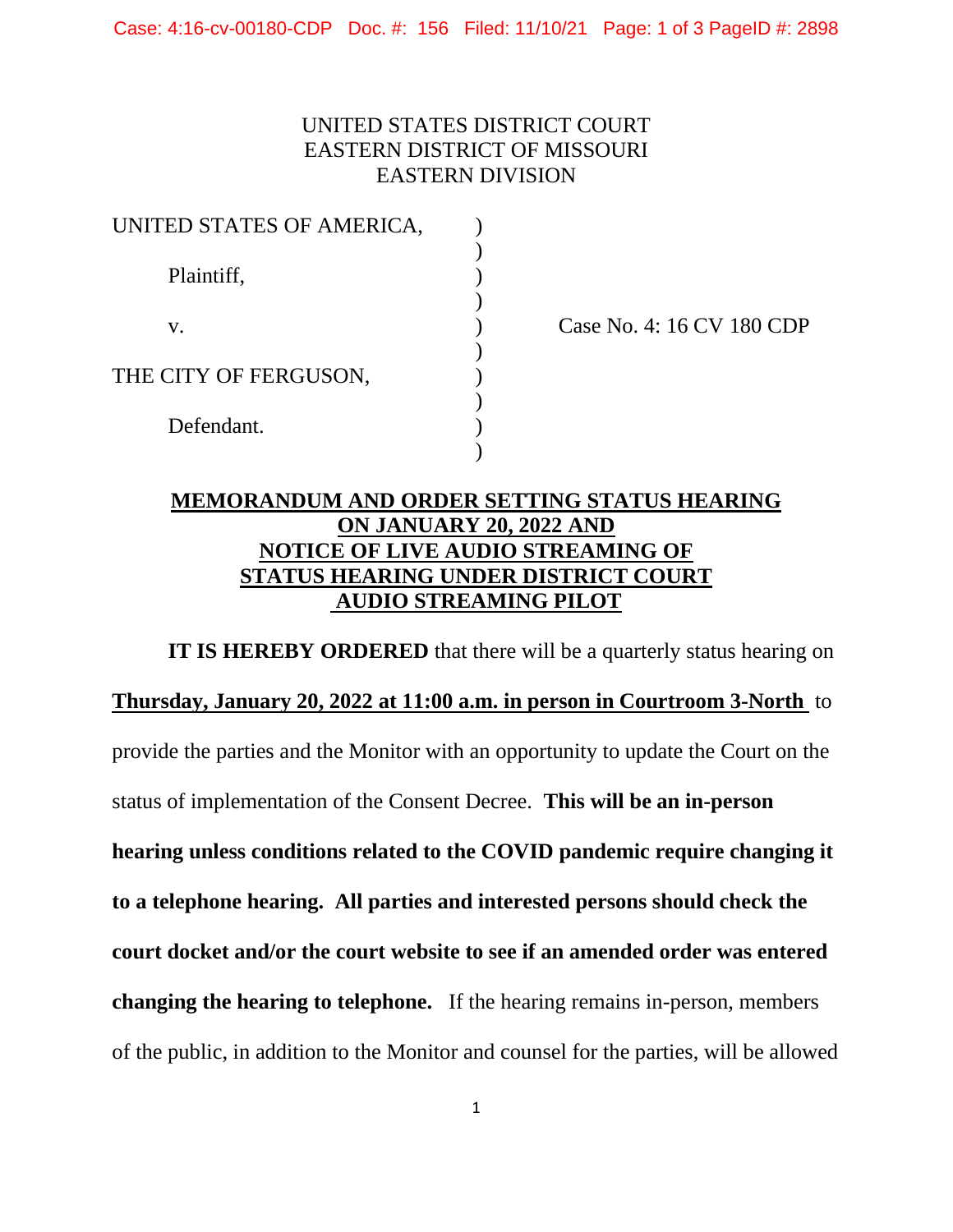to speak at the hearing as set out below. **In addition, the public will be able to listen to the hearing on the court's YouTube channel.** Members of the public may access the court's YouTube channel at

[https://www.youtube.com/channel/UCIWD5tA9DvZskM37uuuPBMg/.](https://www.youtube.com/channel/UCIWD5tA9DvZskM37uuuPBMg/)

Pursuant to E.D. Mo. L.R. 13.02, all means of photographing, recording, broadcasting, and televising this hearing are prohibited. Accordingly, audio of the proceeding, in full or in part, may not be recorded, broadcasted, or televised.

**IT IS FURTHER ORDERED** that, assuming the hearing is in person, any members of the public who wish to speak at the January 20, 2022 hearing may do so by appearing at Courtroom 3-North between 10:30 and 10:50 a.m. on the day of the hearing to register. Counsel, parties to the case, and the Monitor will be given the opportunity to speak first. Statements by members of the public will be taken in the order the person signed up and will be limited to five minutes each. All persons speaking must speak from the lectern, state their names, and direct their comments to the Court.

**IT IS FURTHER ORDERED** that any **members of the public** who wish to listen to the hearing may do so on the court's YouTube channel, accessible at [https://www.youtube.com/channel/UCIWD5tA9DvZskM37uuuPBMg/.](https://www.youtube.com/channel/UCIWD5tA9DvZskM37uuuPBMg/)